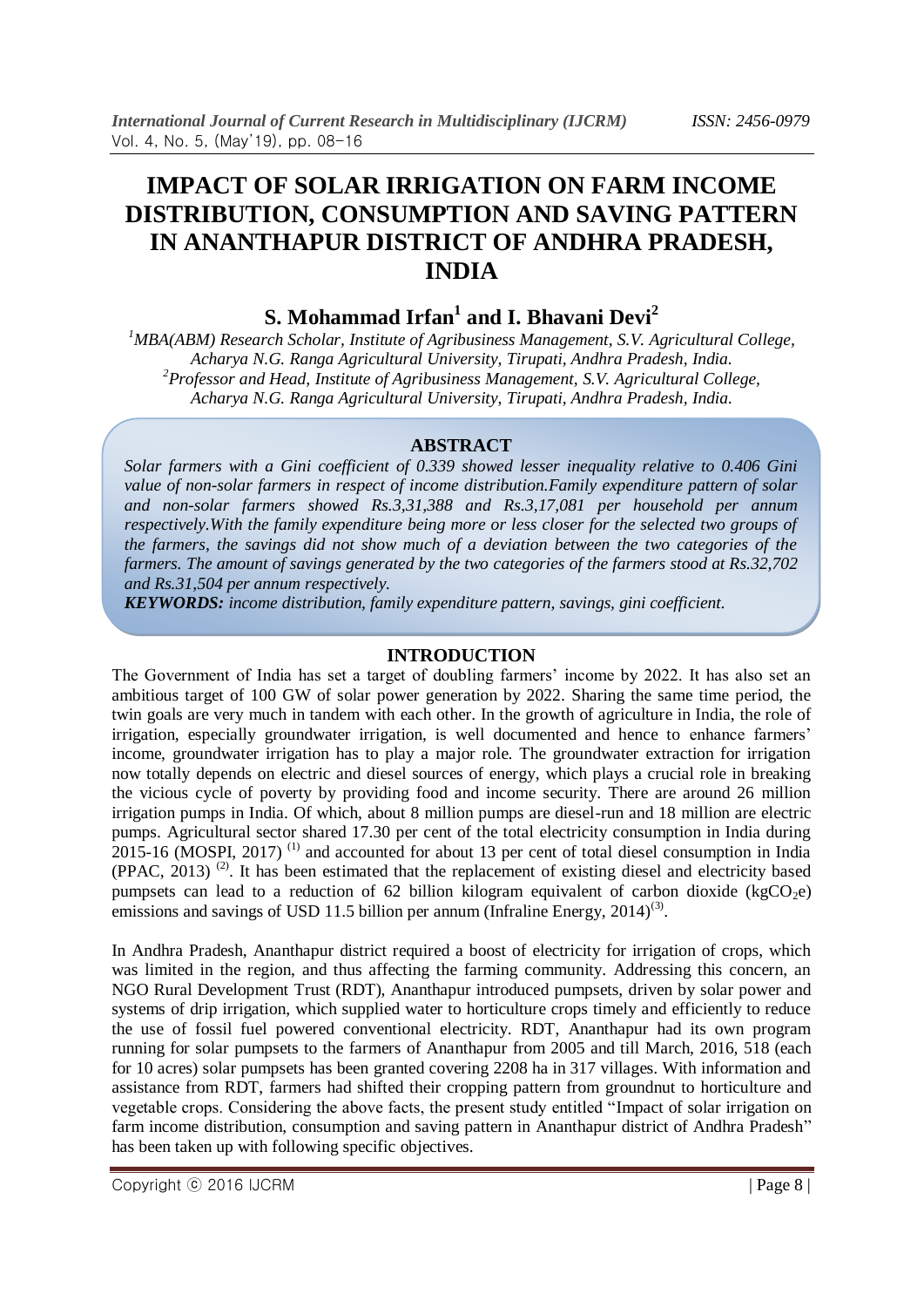#### **OBJECTIVES**

- 1. to compare the farm income distribution among the sample farmers, and
- 2. to study the impact of farm income on consumption and saving pattern of the sample farmers.

#### **METHODOLOGY**

The present study was conducted in Ananthapur district of Andhra Pradesh state. Purposive-cumrandom sampling technique was employed for the selection of sample in the present study. Ananthapur is an arid zone with frequent droughts where rainfed and dry land agriculture is predominant, wherein the need for electricity for irrigation purpose is very high. Government and NGOs are trying to transform the district into a horticulture hub with subsidies on saplings and solar irrigation pumps and on drip irrigation system. Hence, Ananthapur district was purposively selected for present study. The list of mandals along with corresponding number of solar pumpsets was prepared. Four mandals with highest number of solar pumpsets was identified and purposively selected. The list of all villages covered under four mandals was prepared and analogously one village from each mandal with highest number of solar pumpsets was purposively selected. All the farmers in the selected four villages with solar pumpsets were listed out and 50 farmers were randomly selected. Another set of 50 farmers without solar pumpsets from the same villages were also randomly selected to serve as a control group. The information related to the present study was collected using a welldefined and pre-tested schedule through personal interview method. Detailed information was collected and it pertained to the agricultural year 2016-17.

### **TOOLS AND TECHNIQUES OF ANALYSIS**

#### **MEASURES OF INEQUALITY**

The simplest way to measure inequality is by dividing the population into quintiles from poorest to richest, and reporting the levels or proportions of income that accrue to each level.

#### **1. Gini Coefficient of Inequality**

Gini coefficient of inequality was defined as the proportion of area under diagonal line which is known as Lorenz curve. Its value ranges from 0 to 1. More equal the income distribution, closer is the ratio to zero and if the degree of inequality is greater, then closer is the ratio to one. A Gini ratio of zero would mean that every individual would receive exactly the same income, while a ratio of one would mean an individual received all the income. The following formula was used to calculate the Gini concentration ratio.

$$
GCR = 1 - \sum P_j (Q_j + Q_j - 1)
$$

where,

| <b>GCR</b> | $=$ Gini concentration ratio                                                  |
|------------|-------------------------------------------------------------------------------|
| $P_i$      | $=$ Proportion of families in the j <sup>th</sup> group                       |
|            | $Q_i + Q_j - 1$ = Cumulative proportion of incomes in the j <sup>th</sup> and |
|            | $(i - 1)$ <sup>th</sup> farm household.                                       |

#### **2. Lorenz Curve**

Lorenz curve is a graphical device to represent the size distribution of income. The curve relates the cumulative proportion of the population to the cumulative proportion of income received. To construct the Lorenz curve graph, the cumulative percentage of households (from poor to rich) on the horizontal axis and the cumulative percentage of income on the vertical axis were taken. If all the members of the population received equal income or wealth, the Lorenz curve would coincide with the curve of absolute equality. Otherwise, it would be below the diagonal. The diagonal line is the curve ofequal distribution. The departure of the actual curve from the line of perfect equality shows the degree of inequality. A merit of the Lorenz curve technique is that it enables to compare the distribution in dissimilar units.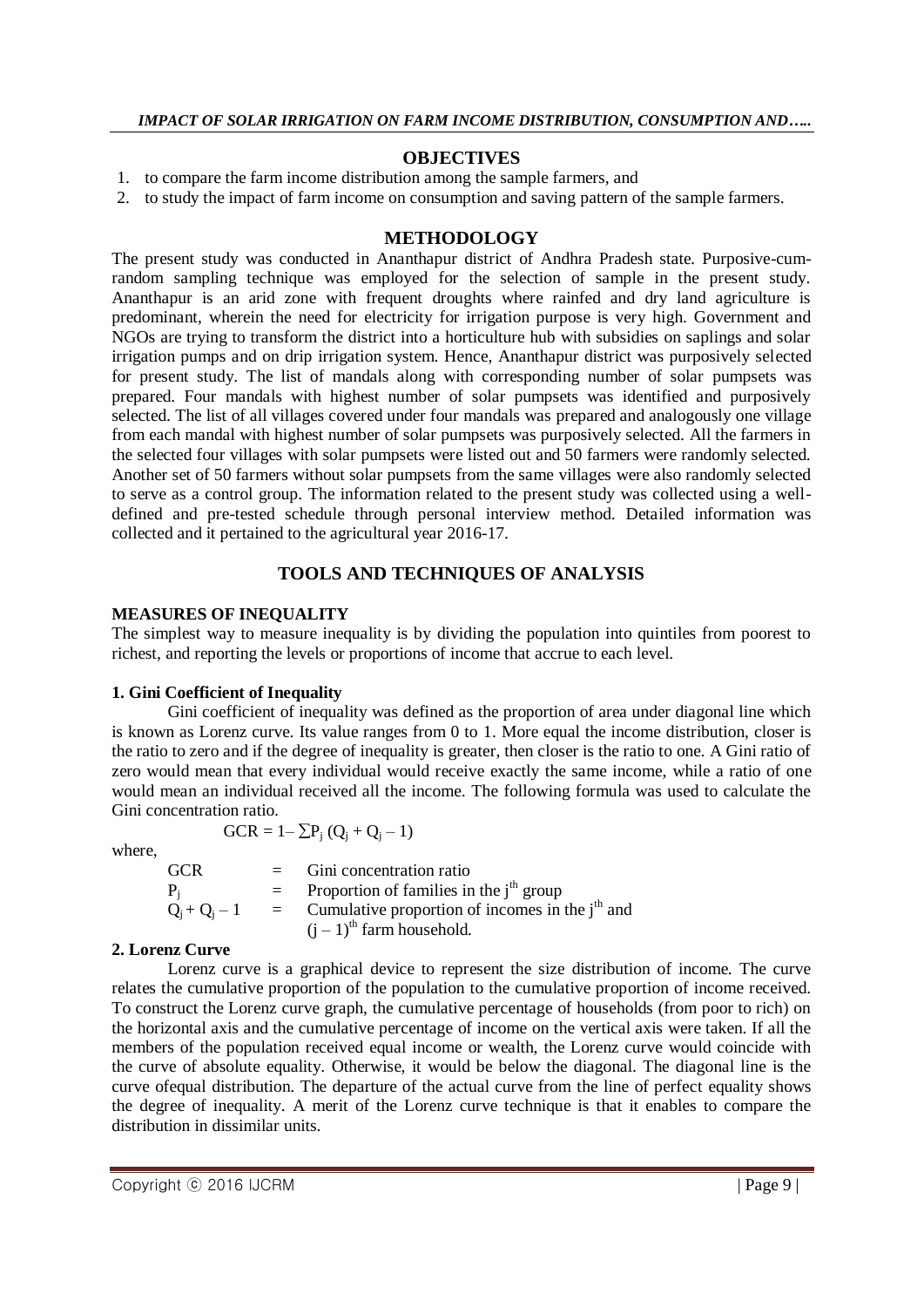#### **RESULTS AND DISCUSSION**

## **1. COMPARISON OF FARM INCOME DISTRIBUTION AMONG THE SAMPLE FARMERS**

Rainfed agriculture poses many challenges to the farming community. Farmers struggle year after year under the uncertanities of rainfed agriculture. This poor farmers need some sort of assistance to circumvent the effects of uncertain agriculture. Several programmes have been initiated by the government and NGOs from time to time with an objective of improving access to water for irrigation, reduce the cost of irrigation to the farmers and improving agricultural productivity. Solar pumps backed up by water harvesting techniques and drip irrigation can provide farmer's control over water supply and this may allow them to diversify their cropping pattern and produce high value commodities. Now the interest is studying the impact of the intervention of solar pumpsets on income distribution of beneficiaries vis-a-vis non-solar farmers.

### **1.1 MEASURES OF INCOME INEQUALITY**

## **1.1.1 Distribution of Households of Solar Farmers According to Income**

The particulars of distribution of incomes among farm families of solar farmers are presented in **Table 1.A.1** The lower income earning families accounted for 4 per cent of the total farm families and their share in the total income earned by all the selected families was 1.52 per cent. The percentage of families in the highest income group was 2 and they earned 18.06 per cent of the total income. Nearly 78 per cent of the farm families was between the income limit of Rs.45,000 and their share in the total income was 25.91 per cent.

| <b>Income</b>  | No. of<br>farmers | Percentage<br>of farmers | <b>Cumulative</b><br>percentage<br>of farmers | Average<br>income | Percentage<br>of income | <b>Cumulative</b><br>percentage<br>of income |
|----------------|-------------------|--------------------------|-----------------------------------------------|-------------------|-------------------------|----------------------------------------------|
| $0 - 9000$     | $\overline{2}$    | $\overline{4}$           | 4                                             | 7,185.00          | 1.52                    | 1.52                                         |
| $9001 - 18000$ | 20                | 40                       | 44                                            | 15,443.40         | 3.26                    | 4.77                                         |
| 18001 -27000   | $\overline{2}$    | $\overline{4}$           | 48                                            | 25,192.50         | 5.31                    | 10.09                                        |
| 27001 -36000   | 9                 | 18                       | 66                                            | 32,722.00         | 6.90                    | 16.99                                        |
| 36001 -45000   | 6                 | 12                       | 78                                            | 42,297.17         | 8.92                    | 25.91                                        |
| 45001 -54000   | 3                 | 6                        | 84                                            | 52,908.00         | 11.16                   | 37.07                                        |
| 54001 -63000   | $\overline{4}$    | 8                        | 92                                            | 61,521.00         | 12.98                   | 50.04                                        |
| 63001 -72000   | 2                 | $\overline{4}$           | 96                                            | 71,535.50         | 15.09                   | 65.13                                        |
| 72001 -81000   |                   | $\overline{2}$           | 98                                            | 79,687.00         | 16.81                   | 81.94                                        |
| 81001-90000    | 1                 | 2                        | 100                                           | 85,650.00         | 18.06                   | 100.00                                       |
| <b>Total</b>   | 50                | 100                      |                                               | 4,74,141.57       | 100.00                  |                                              |

**Table 1.A.1 Distribution of households of solar farmers according to income**

### **1.1.2 Distribution of Households of Non-Solar Farmers According to Income**

The particulars in **Table1.A.2** revealed that the least income earning families accounted for 24 per cent of the total farm families and their share in the total income earned by all the selected families was 1.15 per cent. The percentage of families in the highest income group was 4 per cent and they earned 18.77 per cent of the total income. 72 per cent of the farm families was between the income limit of Rs.45,000 and their share in the total income was 24.69 per cent.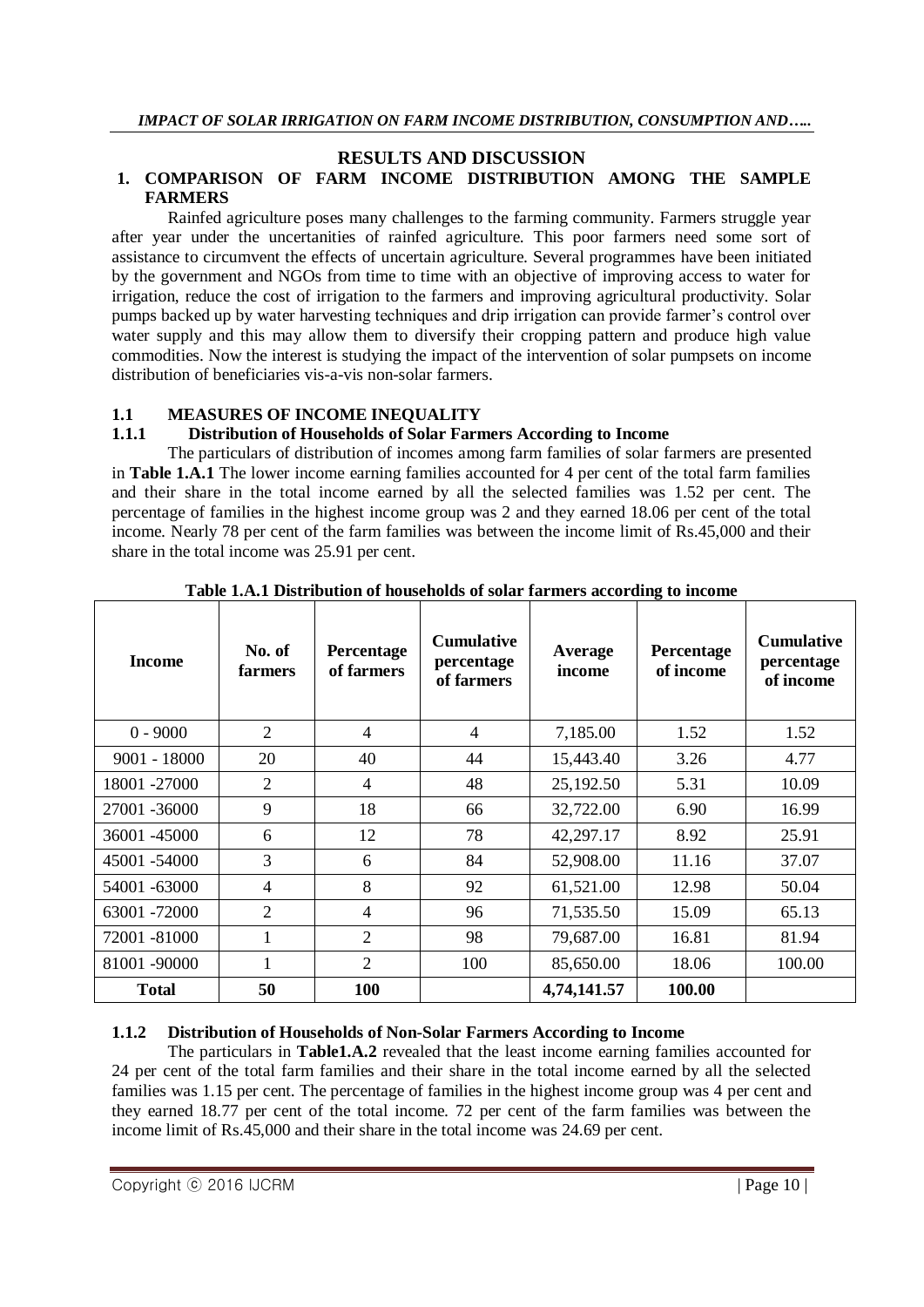## *IMPACT OF SOLAR IRRIGATION ON FARM INCOME DISTRIBUTION, CONSUMPTION AND…..*

The income distribution pattern revealed that in respect of solar farmers the percentage of farmers within the income range of Rs.9,000 was 4 as against 24 per cent in respect of non-solar farmers. Analogously the percentage farmers in the range of Rs.9,001-18,000 was 40 per cent in the case of solar farmers against 12 per cent with respect to non-solar farmers. It evidently shows that solar farmers were placed in a higher income range compared to non-solar farmers.

| <b>Income</b>  | No. of<br>farmers | Percentage<br>of farmers | <b>Cumulative</b><br>percentage<br>of farmers | Average<br>income | ັ<br><b>Percentage</b><br>of income | <b>Cumulative</b><br>percentage<br>of income |
|----------------|-------------------|--------------------------|-----------------------------------------------|-------------------|-------------------------------------|----------------------------------------------|
| $0 - 9000$     | 12                | 24                       | 24                                            | 5,078.67          | 1.15                                | 1.15                                         |
| $9001 - 18000$ | 6                 | 12                       | 36                                            | 11,876.50         | 2.68                                | 3.83                                         |
| 18001-27000    | $\overline{2}$    | 4                        | 40                                            | 22,285.00         | 5.03                                | 8.86                                         |
| 27001 -36000   | 10                | 20                       | 60                                            | 30,165.30         | 6.81                                | 15.68                                        |
| 36001 -45000   | 6                 | 12                       | 72                                            | 39,889.33         | 9.01                                | 24.69                                        |
| 45001 -54000   | $\overline{4}$    | 8                        | 80                                            | 50,020.50         | 11.30                               | 35.99                                        |
| 54001 -63000   | 6                 | 12                       | 92                                            | 58,178.17         | 13.14                               | 49.13                                        |
| 63001 -72000   | 1                 | $\overline{2}$           | 94                                            | 64,930.00         | 14.67                               | 63.80                                        |
| 72001-81000    | 1                 | $\overline{2}$           | 96                                            | 77,135.00         | 17.43                               | 81.23                                        |
| 81001-90000    | $\overline{2}$    | 4                        | 100                                           | 83,100.00         | 18.77                               | 100.00                                       |
| <b>Total</b>   | 50                | 100                      |                                               | 4,42,658.47       | 100.00                              |                                              |

**Table 1.A.2 Distribution of households of non-solar farmers according to income**

# **1.1.3 Gini Coefficient of Income Inequality**

The values of Gini coefficient and area under Lorenz curve are presented in **Table 1.B.** The Gini coefficient for the households of solar and non-solar were 0.339 and 0.406 respectively.

The Gini coefficient value was relatively less for households of solar farmers against non-solar farmers. The relatively low Gini coefficient ratio indicates that there were relatively less imbalances in the distribution of income among the solar farmers over non-solar farmers. Therefore, it is a good sign of the intervention of solar pumpsets on the distribution of disposable income of the solar farmers.

**Table 1.B. Gini coefficient and area under Lorenz curve for annual household income distribution among solar and non-solar farmers**

| way was well want the purpose which alone purpose await and p |                      |              |                  |                          |  |  |
|---------------------------------------------------------------|----------------------|--------------|------------------|--------------------------|--|--|
| o.                                                            | <b>Particulars</b>   | No. of       | Gini coefficient | <b>Area under Lorenz</b> |  |  |
| No.                                                           |                      | observations | $(\% )$          | curve $(\% )$            |  |  |
|                                                               | Solar farmers        | 50           | .339             | 33.03                    |  |  |
| ∼.                                                            | Non-solar<br>farmers | 50           | 0.406            | 29.70                    |  |  |

# **1.1.4 Lorenz Curve Approach**

The inequality shown by the Gini coefficient *i.e.,* divergence from the ideal situation of perfect equality was computed by Lorenz curve. The diagonal line in **Fig.1.a.1** and **1.a.2** is a curve of equal distribution which is known as equi-distribution line representing the most egalitarian distribution. The shape of the Lorenz curve is convex. In Lorenz curve less inequality in distribution means less pronounced convex. More inequality in income distribution implies more convex Lorenz curves. The shapes of the Lorenz curve is therefore a good visual indicator of how much inequality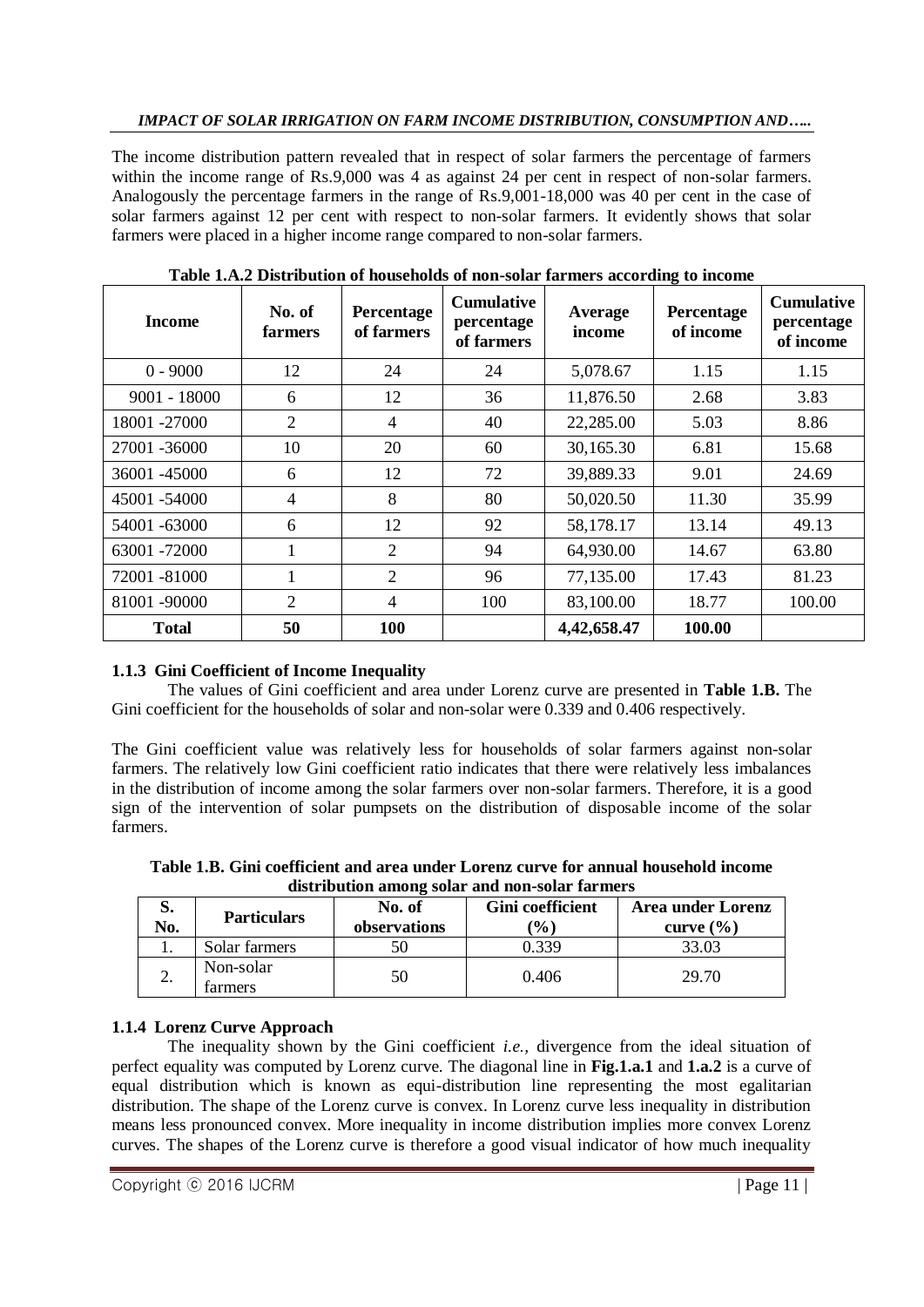## *IMPACT OF SOLAR IRRIGATION ON FARM INCOME DISTRIBUTION, CONSUMPTION AND…..*

there was in an income distribution. From the **Fig.1.a.1** and **1.b.2** it could be seen that the inequalities were more pronounced in solar farmers than non-solar farmers.

From the above results it could be inferred that solar pumpsets not only facilitated an increase in the income of the solar farmers' households, but also helped in reducing the inequalities in the distribution of income among the households. These results were found to match with the findings of Mishra (2006).



**Fig. 1.a.1. Lorenz curve for annual income distribution in households of solar farmer**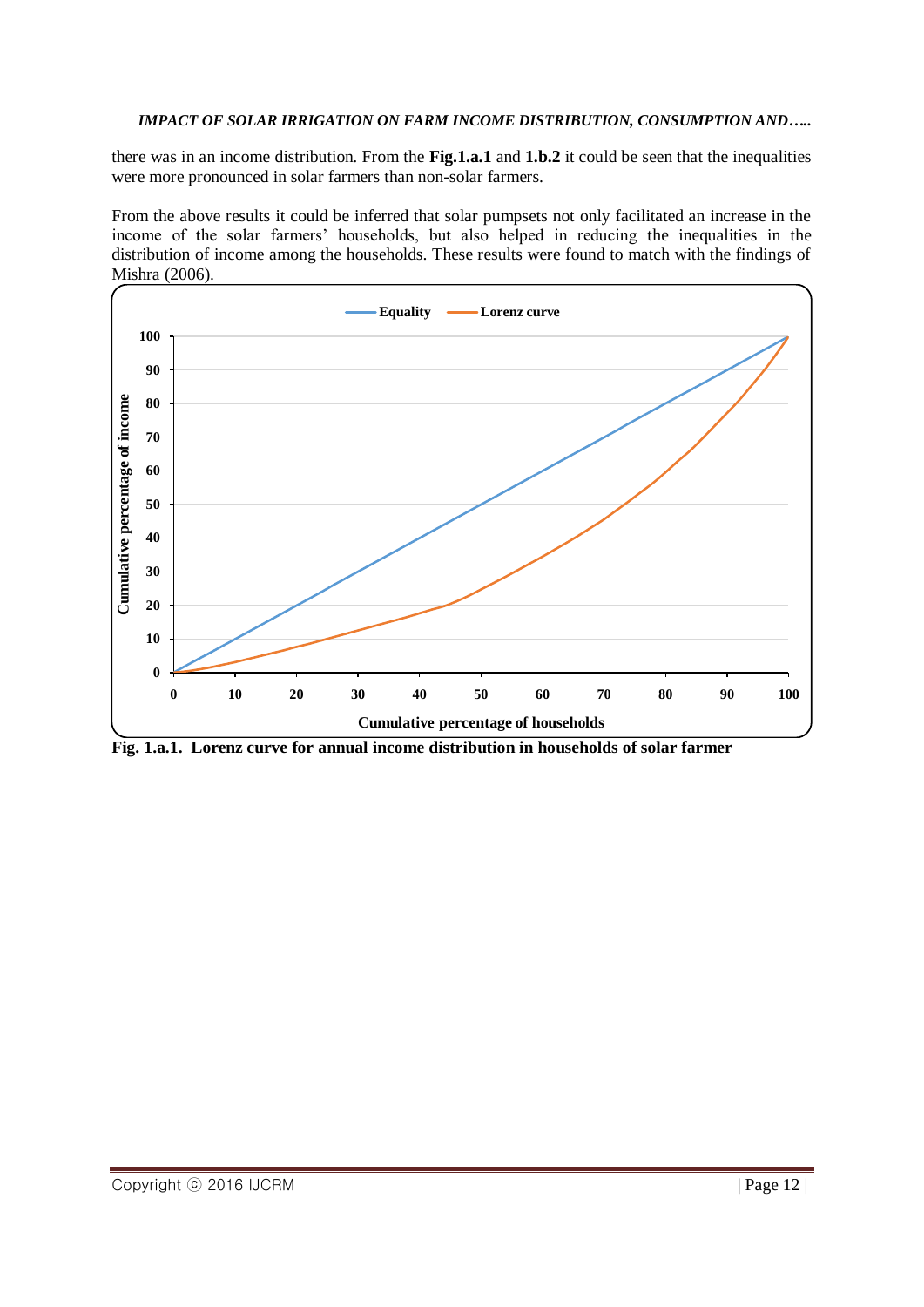

**Fig. 1.a.2. Lorenz curve for annual income distribution in households of non-solar farmers**

#### **2 IMPACT OF FARM INCOME ON CONSUMPTION AND SAVING PATTERN OF THE SAMPLE FARMERS**

# **2.1 Impact of Farm Income on Consumption Pattern of the Sample Farmers**

**Table 2.A** shows the family consumption pattern of solar and non-solar farmers' households.

Food was found to be the major item of expenditure of both solar and non-solar farmers' budget. The percentage of expenditure was more or less closer in respect of the two categories of farmers. It was 48.46 per cent to former category and 49.89 per cent in latter category. Households of both the category seemed to incur more or less the same expenditure on food, which also shows that the living standards of both the categories appeared to be more or less the same. Next item was education for both the categories forming 10.51 and 10.29 per cent for the two categories of farmers respectively. Housing followed very closely with Rs.32,090 in respective of solar farmers and Rs.29,657 regarding non-solar farmers. Clothing was the later item to follow with a percentage expenditure of 8.70 and 8.39 for the corresponding farmers. Health expenditure also had a share of 6.72 and 6.64 per cent for the respective categories of farmers. More than 80 per cent of expenditure was incurred on the afore said items by the two categories of the farmers. Other items of expenditure were transport, fuel and religious ceremonies *etc*. on which the remaining portion of the annual expenditure was allocated. The details of the family expenditure of the solar and non-solar farmers evidently revealed that there was not much of a distinctive difference in the family consumption expenditure.

| S. No | Items     | <b>Solar farmers</b> | <b>Non-solar farmers</b> |
|-------|-----------|----------------------|--------------------------|
| 1.    | Food      | 1,60,606             | 1,58,198                 |
|       |           | (48.46)              | (49.89)                  |
| 2.    | Education | 34,815               | 32,614                   |
|       |           | (10.51)              | (10.29)                  |
| 3.    | Housing   | 32,090               | 29,657                   |
|       |           | (9.68)               | (9.35)                   |

**Table 2.A. Family expenditure pattern of solar and non-solar farmers (in rupees per household per annum)**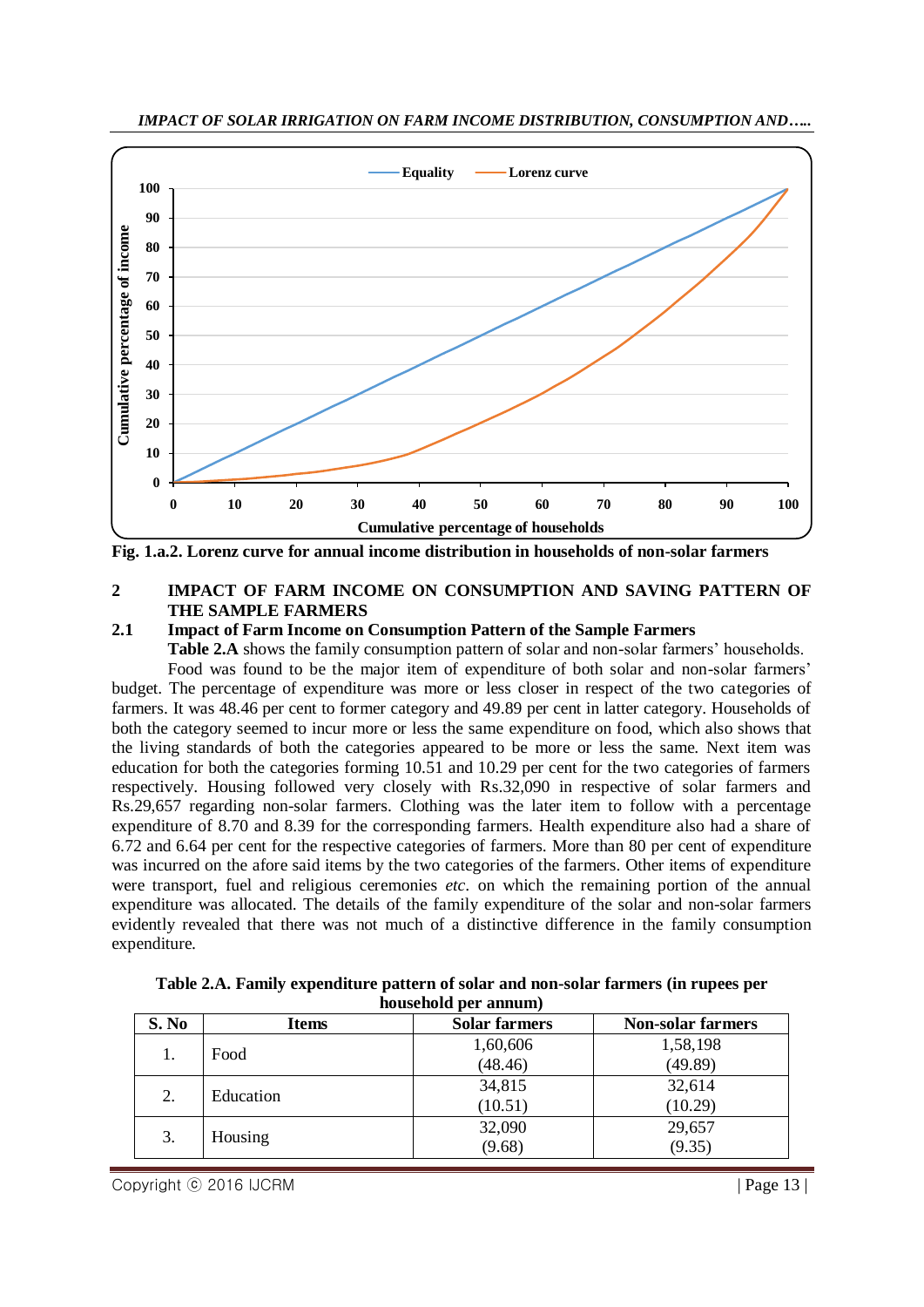| <b>Total</b> |                                 | 3,31,388<br>(100) | 3,17,081<br>(100) |
|--------------|---------------------------------|-------------------|-------------------|
| 11.          | Others                          | 7,287<br>(2.20)   | 6,099<br>(1.92)   |
| 10.          | Lighting                        | 6,298<br>(1.90)   | 5,870<br>(1.85)   |
| 9.           | Religious Ceremonies            | 6,460<br>(1.95)   | 5,852<br>(1.85)   |
| 8.           | Fuel                            | 7,849<br>(2.37)   | 7,510<br>(2.37)   |
| 7.           | Transport                       | 11,194<br>(3.38)  | 10,797<br>(3.41)  |
| 6.           | Marriage & social<br>ceremonies | 13,687<br>(4.13)  | 12,817<br>(4.04)  |
| 5.           | Health                          | 22,262<br>(6.72)  | 21,063<br>(6.64)  |
| 4.           | Clothing                        | 28,841<br>(8.70)  | 26,603<br>(8.39)  |

*IMPACT OF SOLAR IRRIGATION ON FARM INCOME DISTRIBUTION, CONSUMPTION AND…..*

Note: Figures in parentheses indicates percentages to the total.



Fig. 2.a.1. Family expenditure of households of solar farmer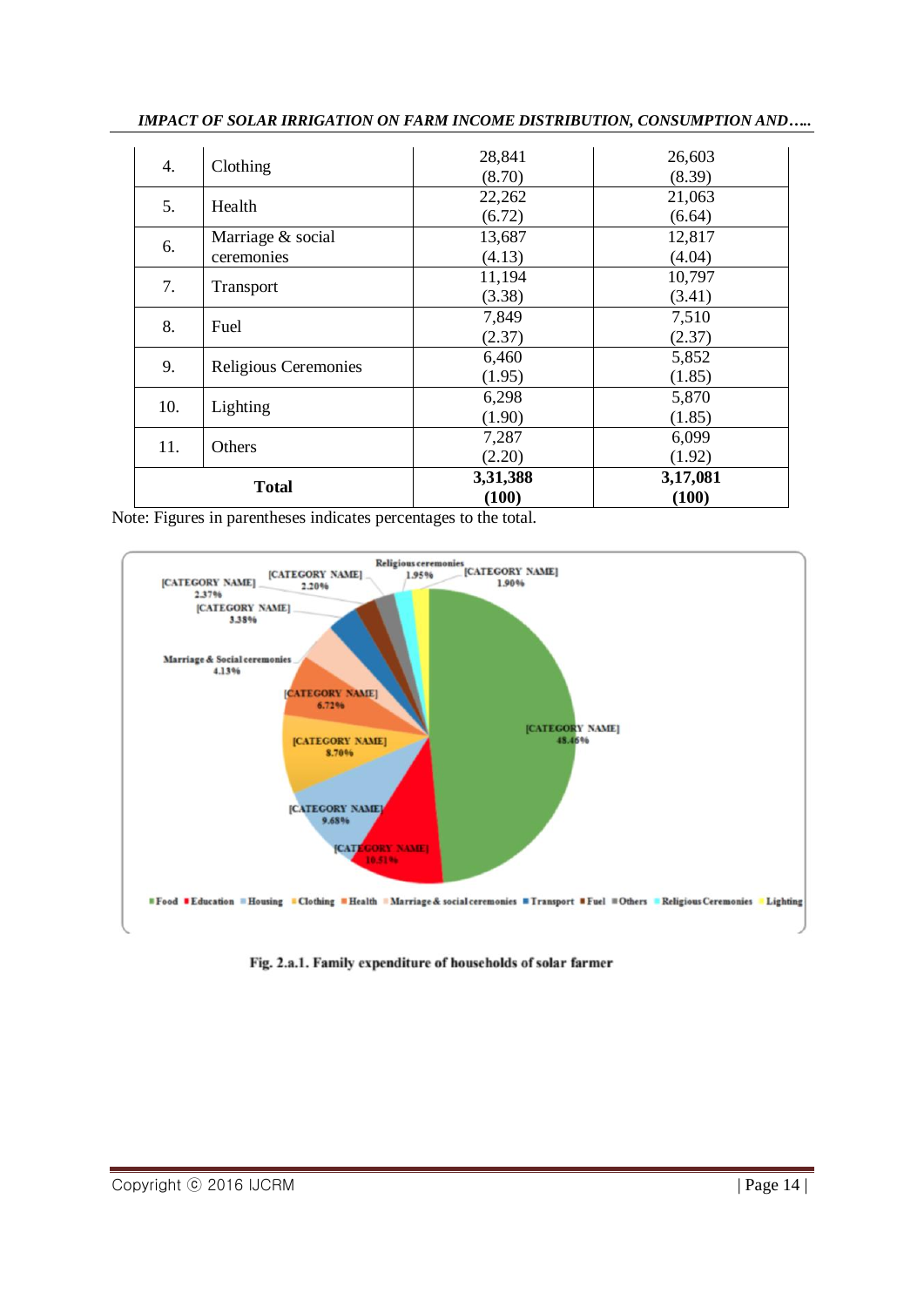

*IMPACT OF SOLAR IRRIGATION ON FARM INCOME DISTRIBUTION, CONSUMPTION AND…..*

# **2.2 Impact of Farm Income on Saving Pattern of the Sample Farmers**

The details of the saving pattern of the selected farmers are presented in **Table 2.B.**

As per the details presented, there was a distinct difference between gross income of solar and nonsolar farmers. Solar farmers were generating Rs.6,14,880 against Rs.4,93,957 for non-solar farmers. But in respect of solar farmers the higher gross income was accompanied by corresponding higher operational expenditure which has offset the position of higher income. With the family expenditure being more or less closer for the selected two groups of the farmers, the savings did not show much of a deviation between the two categories of the farmers. The amount of savings generated by the two categories of the farmers stood at Rs.32,702 and Rs.31,504 respectively.

| (in rupees per nousenoid per annum) |                               |                      |                          |  |  |  |
|-------------------------------------|-------------------------------|----------------------|--------------------------|--|--|--|
| S. No.                              | <b>Particulars</b>            | <b>Solar farmers</b> | <b>Non-solar farmers</b> |  |  |  |
|                                     | Gross income from all sources | 6,14,880             | 4.93.957                 |  |  |  |
| 2.                                  | Operational expenditure       | 2,50,790             | 1,45,372                 |  |  |  |
| 3.                                  | Family expenditure            | 3,31,388             | 3,17,081                 |  |  |  |
|                                     | Savings                       | 32,702               | 31,504                   |  |  |  |

**Table 2.B. Saving pattern of solar and non-solar farmers (in rupees per household per annum)**